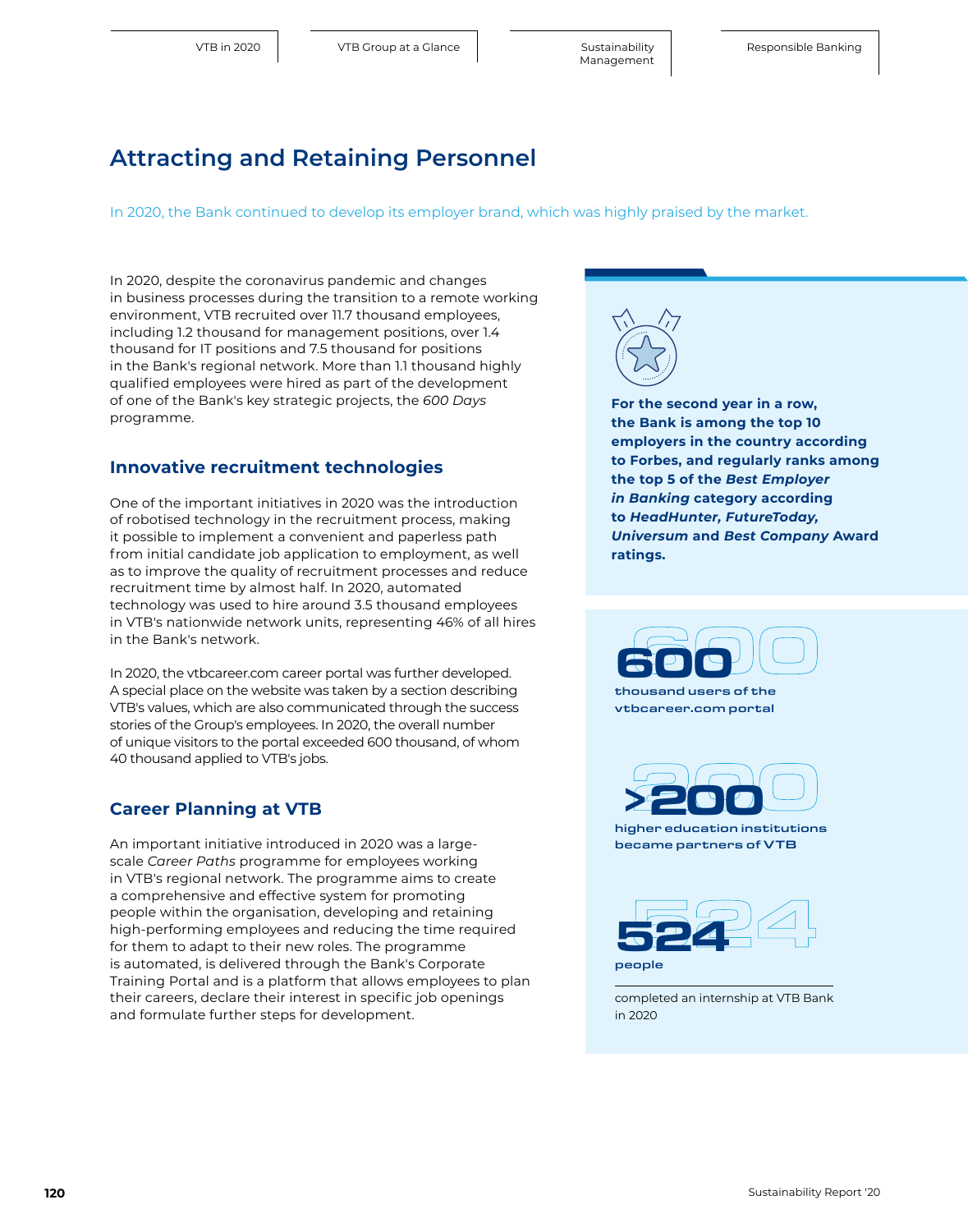[Environmental](#page--1-0) VTB Team Impact Management

Promoting Social | About the Report Development





# **Attracting young talent**

The VTB Group puts great emphasis on attracting young talent and engaging with potential employees – students from major universities both in and outside Russia. Every year the Bank concludes agreements with the largest universities in the regions of operation and provides internships for students.

VTB Bank has cooperation agreements with over 200 universities nationwide. In 2020, 23 agreements on cooperation with universities were concluded. The main objectives of cooperation are to improve the professional skills of graduates of Russian universities and to provide students with internships and traineeships at the Bank. During the year, VTB Bank organised 193 online events for university students.

### **Personal grants programme** *One Step Ahead*

In 2020, VTB Bank launched the *One Step Ahead* programme to support talented undergraduate students. More than 9 thousand students from 350 Russian universities in 16 cities took part in the competition. A total of 50 students were named finalists, each of whom received RUB 100,000 from VTB Bank for their professional development.

#### **Online Hackathon**

The Online Hackathon was held for the first time in 2020 in two development areas: web and mobile. A total of 470 young IT specialists took part in the competition. A set of measures to work with young IT specialists helps VTB to build its positioning among the IT audience.

### **VTB Internship Programme**

The Bank continues to develop its internship programme for students and young specialists. A total of 524 students participated in internships in 2020, resulting in 184 new employees being hired by the Bank.

Special attention is paid to IT internships. In 2020, a new direction "IT Specialist School" was opened - development programmes combining intensive theoretical training and work in project teams with practical application of knowledge in the following directions: Java, DevOps, iOS, and automated testing. A total of 150 interns joined VTB's IT team in 2020 (along with IT Junior graduates).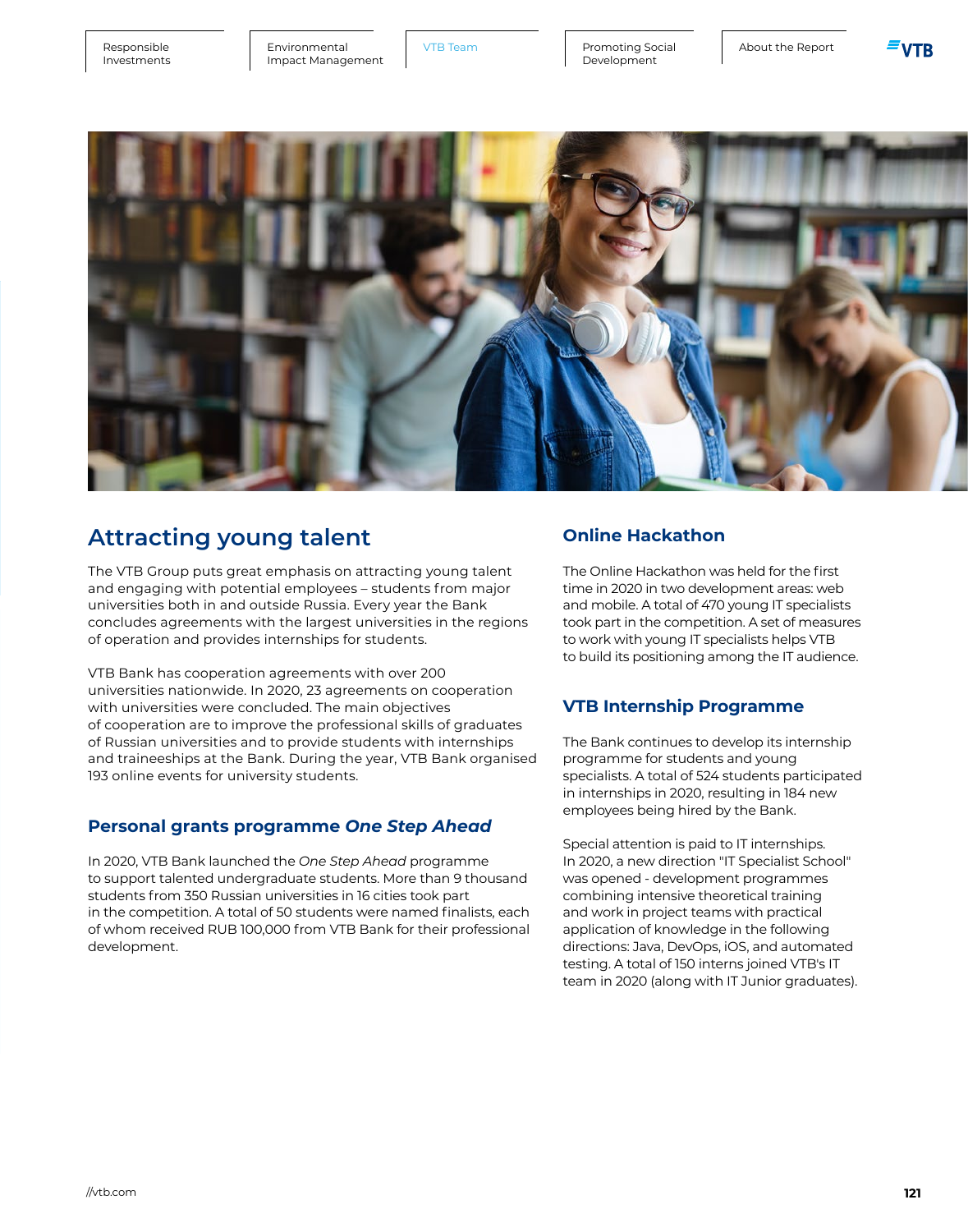

[Sustainability](#page--1-0)  Management

## VTB Bank's Regional Network Mentoring Institute

In order to help new employees adapt and train them professionally, in 2020 VTB Bank continued to actively develop its Mentoring Institute project. The current employees of the regional branches who have passed the selection procedure and specialised training are appointed as mentors.

As part of the training, the future mentors studied the functionality and tools to work with interns and learned the key aspects and effective methods of working as VTB Bank's mentors, as well as motivation and approaches to training adults. Particular attention in the training was paid to building the skills of establishing contact with the intern, effective communication, setting training goals, and providing feedback to the intern. 29 webinars were held for 619 mentors, and 250 mentors were trained in 18 online training sessions.

and IT Specialist School programme for young specialists. The training programme was developed taking into account the specifics of the target audience and the specifics of the internship programmes. As a result of the training, 58 mentors have improved their competencies in transferring knowledge and experience to interns, received algorithms for setting goals and objectives, feedback, as well as conducting mentoring meetings. By means of this approach, the interns were able to immerse themselves in the Bank's IT processes and become part of the VTB team of experienced developers.

In 2020, training for mentors was conducted as part of the IT Junior





trained